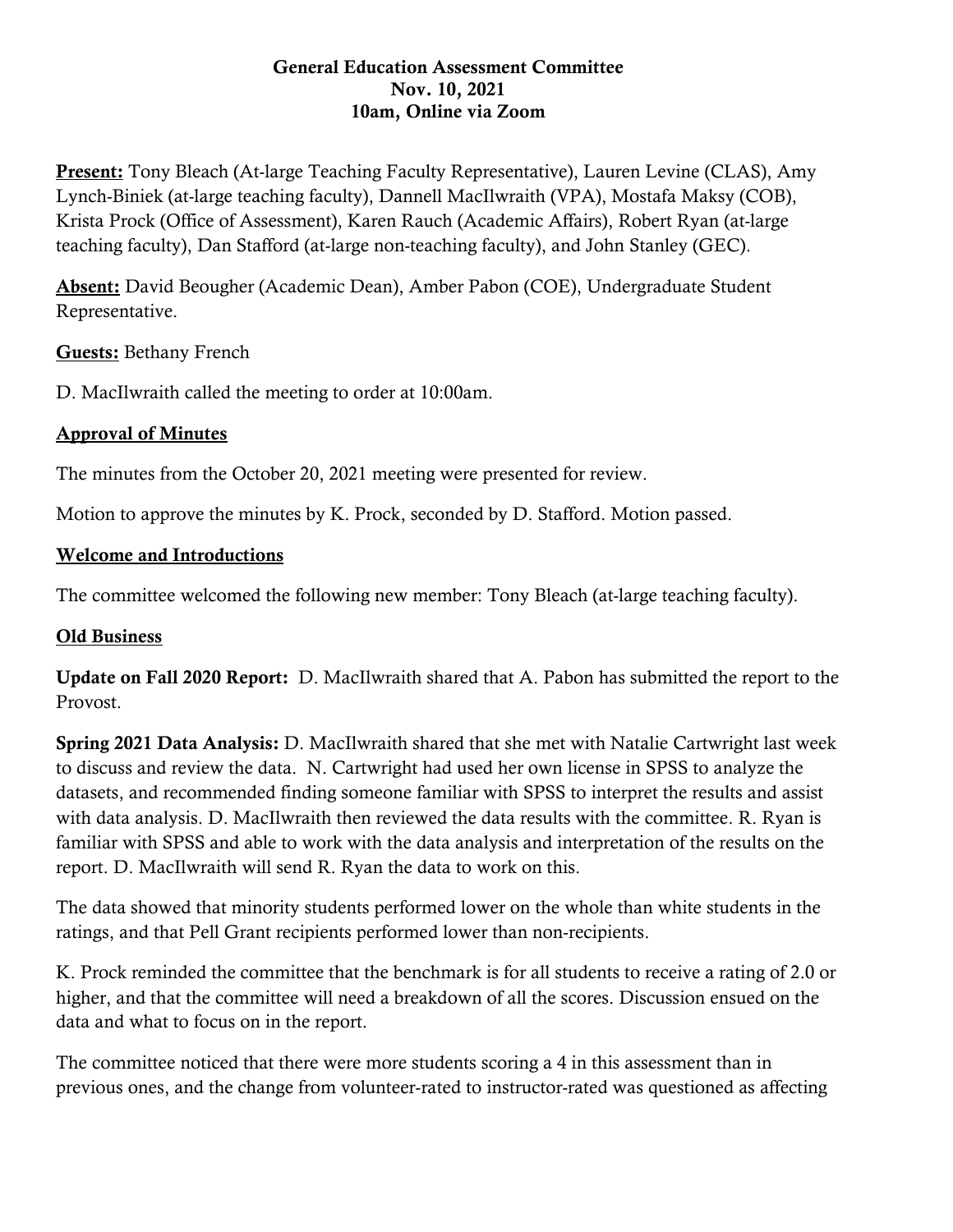the ratings. J. Stanley also wondered if the class modality could have made a difference in the scoring. Discussion continued.

K. Prock noted that there will be no data collection in Spring 2022, but the committee will need to work on a review and report on the full General Education Assessment Cycle. K. Rauch added that the report will be used as a starting point for the Gen Ed program review and self-study that begins next year. J. Stanley suggested asking for a group from GEAC and GEC to work on the program review, and to ask for release time for this work. K. Rauch added that a session at a conference she attended recently reviewed program review for Assessment and that the Association for General & Liberal Studies (AGLS) has guides to conducting program review for general education programs on their website. K. Rauch also informed the committee that she submitted a proposal for an enhancement of the assessment software we use, Nuventive, and that it has been approved at Cabinet. This will help with regular data collection, will integrate the rubric more easily in D2L, and will work more seamlessly with D2L than it currently does.

M. Maksy asked about recommendations to take back to COB to improve their assessment rating scores. R. Ryan stated that we need to make sure the interpretation is correct before providing feedback and noted that the data we have does not explain they "why" of the scoring, just what the scores currently are. R. Ryan added that if GEAC wants data for this use, it will take much more work. J. Stanley also clarified that the breakdown by college represents students with majors in that college, not courses taught in that college. L. Levine added that students could also have been anticipating less rigorous grading due to Covid and focused more effort on their major courses over their General Education courses. All of this context needs to be included in the report to provide background on the data collection.

# New Business

Assessment Day: K. Rauch noted that there was not a GEAC presentation at the previous Assessment Day in September and recommended that GEAC conduct a session at the January Assessment Day. This would allow for greater communication between the committee and the faculty. The date will be around Jan. 19 or Jan. 20, 2022, and K. Prock shared that A. Pabon is able to present. K. Prock asked for suggestions for the committee members to discuss at the next meeting.

# As May Arise

Fall 2021 Collection: D. MacIlwraith shared that four faculty members have already submitted items. She plans to send out a reminder for faculty to submit their assessment items before the end of the semester. There are about 80 faculty members in this semester's assessment group, and the teaching faculty will be assessing and rating the work products from their courses. Norming sessions were held but were poorly attended. A recording of the last norming session has been provided to the faculty members for their review.

Meeting Adjourned at 10:55 am